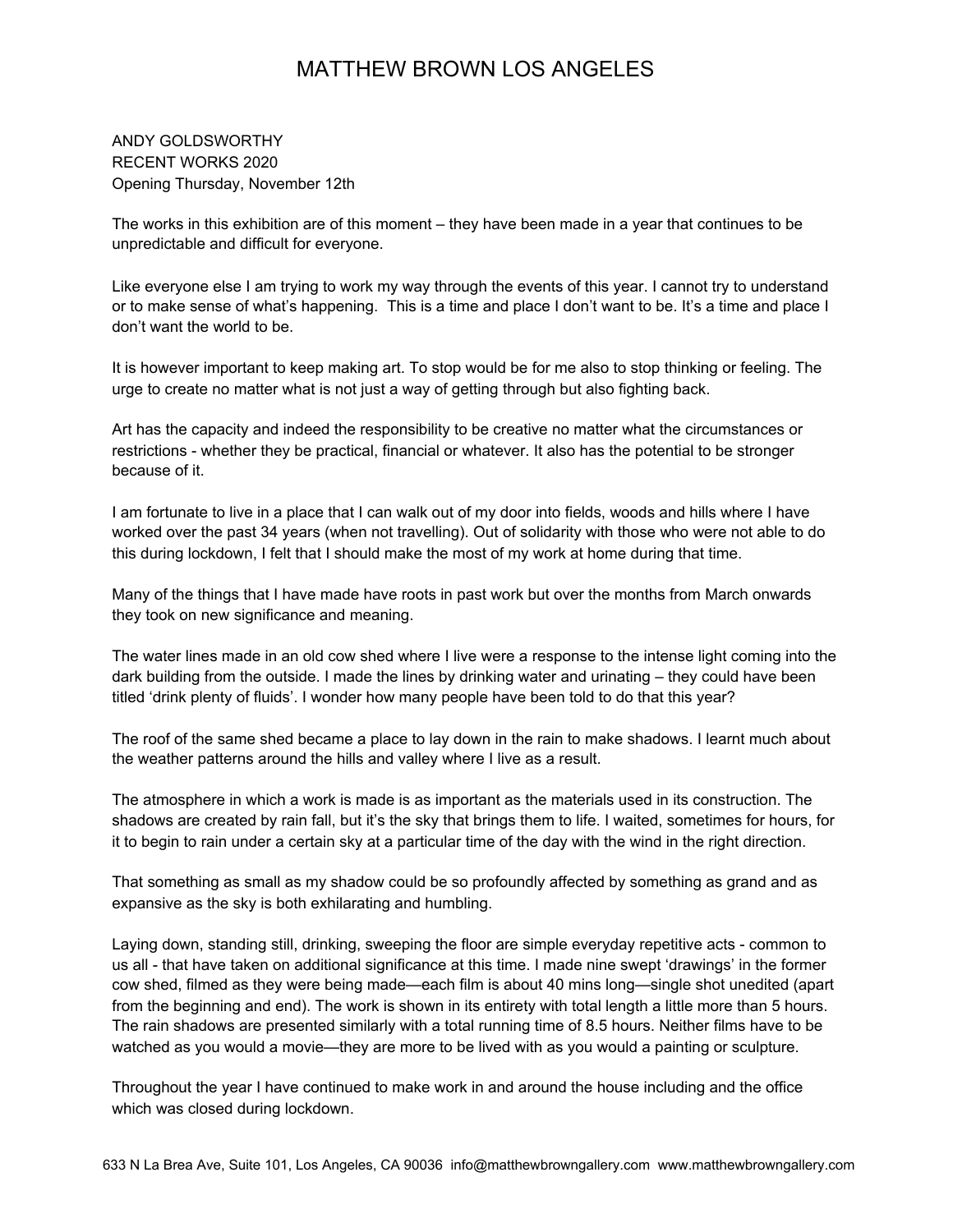My home is surrounded by fields and sheep.

The price of a fleece hardly covers the cost of shearing the sheep. As a consequence, less and less shearing takes place, and in spring the fields around my home become littered with wool as it is shed by the sheep. For me it is the wool season. More than just a material to work with, wool is a way of working with sheep in the context of a landscape upon which they have had tremendous environmental, social and political impact.

I covered the office floor with wool – the antithesis of a carpet. It may be the same material, but the wool I used was raw, unpleasant, smelly and multicoloured - different wools, textures and markings.

Everyday commonplace spaces such as the office have stood empty and desks unused for large parts of this year. They have by consequence become places for me to work with as an artist  $-$  conscious of the many desks and offices that have laid empty during this year.

When my assistant of 20 years retired in late October, I made a work with his desk using the same wool that I covered the office floor during lockdown. The reworked desk will travel to Los Angeles to become part of *Recent Works* 2020.

*Recent Works 2020* has been made whilst being cut off but also connected to the rest of the world in ways that I have never experienced before – it is, for me, the rationale for doing this exhibition. I consider *Recent Works 2020* to be a work in itself.

 $-$  Andy Goldsworthy 2020

Andy Goldsworthy (b. 1956, Cheshire, England) lives in Scotland. He makes works of art using the materials and conditions that he encounters wherever he is. Using earth, rocks, leaves, ice, snow, rain, or sunlight, the resulting artworks exist briefly before they are altered and erased by natural processes. He also uses his own body as a medium, as with his *Rain Shadows*, or through actions such as spitting, throwing, climbing and walking. He has undertaken commissions in the Queensland rainforest, Australia and the New Zealand coast; in Rio de Janeiro, New York City, St Louis, Montreal and San Francisco; in the New Mexico desert, the mountains of central Spain and Haute-Provence, France, and on the moors of North Yorkshire and the fells of Cumbria and Dumfriesshire in the UK. He has exhibited in the British Museum (1994); the Metropolitan Museum of Art (2004); Yorkshire Sculpture Park, Wakefield (2007); and the Palacio di Cristal, Madrid (2007). He contributes widely to group exhibitions and his most recent solo gallery shows have been in New York (2015), Madrid (2016) and San Francisco (2017), Lund (2017-2018). Recent and current major projects include *Walking Wall* (2019) at The Nelson-Atkins Museum of Art, Kansas City, US and *Hanging Stones* (2015-ongoing) in the North Yorkshire Moors, UK. This year, he completed *Red Flags*, a commission for *Frieze Sculpture at Rockefeller Center*, which was installed in New York throughout September.

Goldsworthy has published many books throughout his career, most recently *Ephemeral Works* 2004-2014 (2016) and *Projects* (2017) with Abrams. He is the subject of two feature-length documentaries by Thomas Riedelsheimer: *Rivers and Tides* (2003) and *Leaning into the Wind* (2017).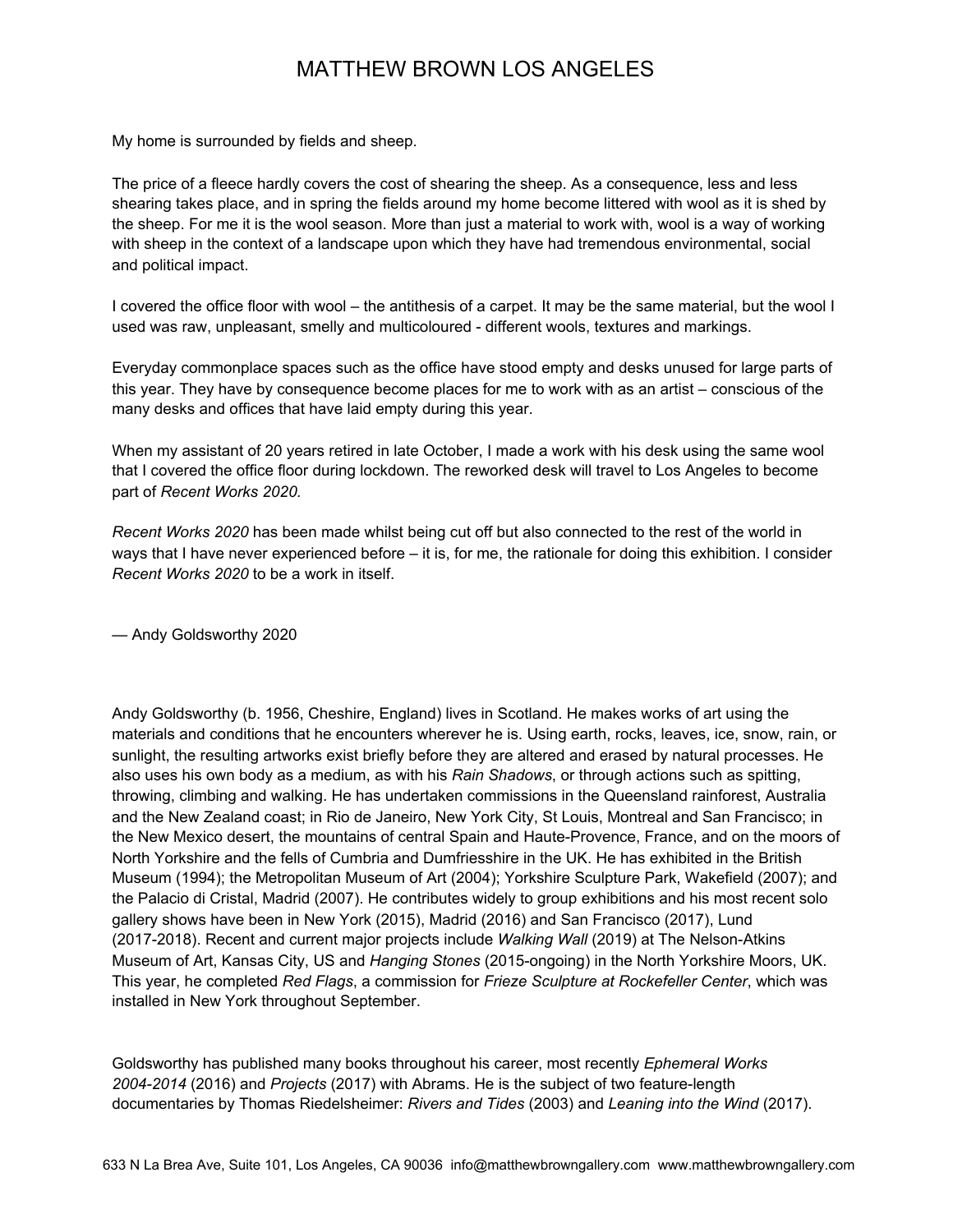

#### **Andy Goldsworthy**

*Flag stained with earth from all fifty states of the USA Flown in Scotland on the 3rd of November 2020 As day turned to night. In the hope that we will see the dawn of a brighter world tomorrow*, 2020 Video Running time: 2 hours, 1 minute



## **Andy Goldsworthy**

*Wool. Office in lockdown. Dumfriesshire, Scotland. 13 June 2020*, 2020 Unique archival inkjet print 25 5/8 in x 16 7/8 65 x 43 cm



#### **Andy Goldsworthy**

*Barbed wire, wool, road. Made as the sun went down. Returned at dawn the following morning to watch the sunrise and night become day. Dumfriesshire, Scotland. 2-3 May 2020*, 2020 4 unique archival inkjet prints 18 1/8 x 27 1/2 in 46 x 70 cm



#### **Andy Goldsworthy**

*Wet wool drawing waterfall. Dumfriesshire, Scotland. 14 June 2020*, 2020 Unique archival inkjet print 35 3/8 x 23 5/8 in 90 x 60 cm



## **Andy Goldsworthy** *Wool Gate. Sunrise. Dumfriesshire, Scotland. 24 April 2020*, 2020 2 unique archival inkjet prints Each: 20 7/8 x 31 1/2 in 53 x 80 cm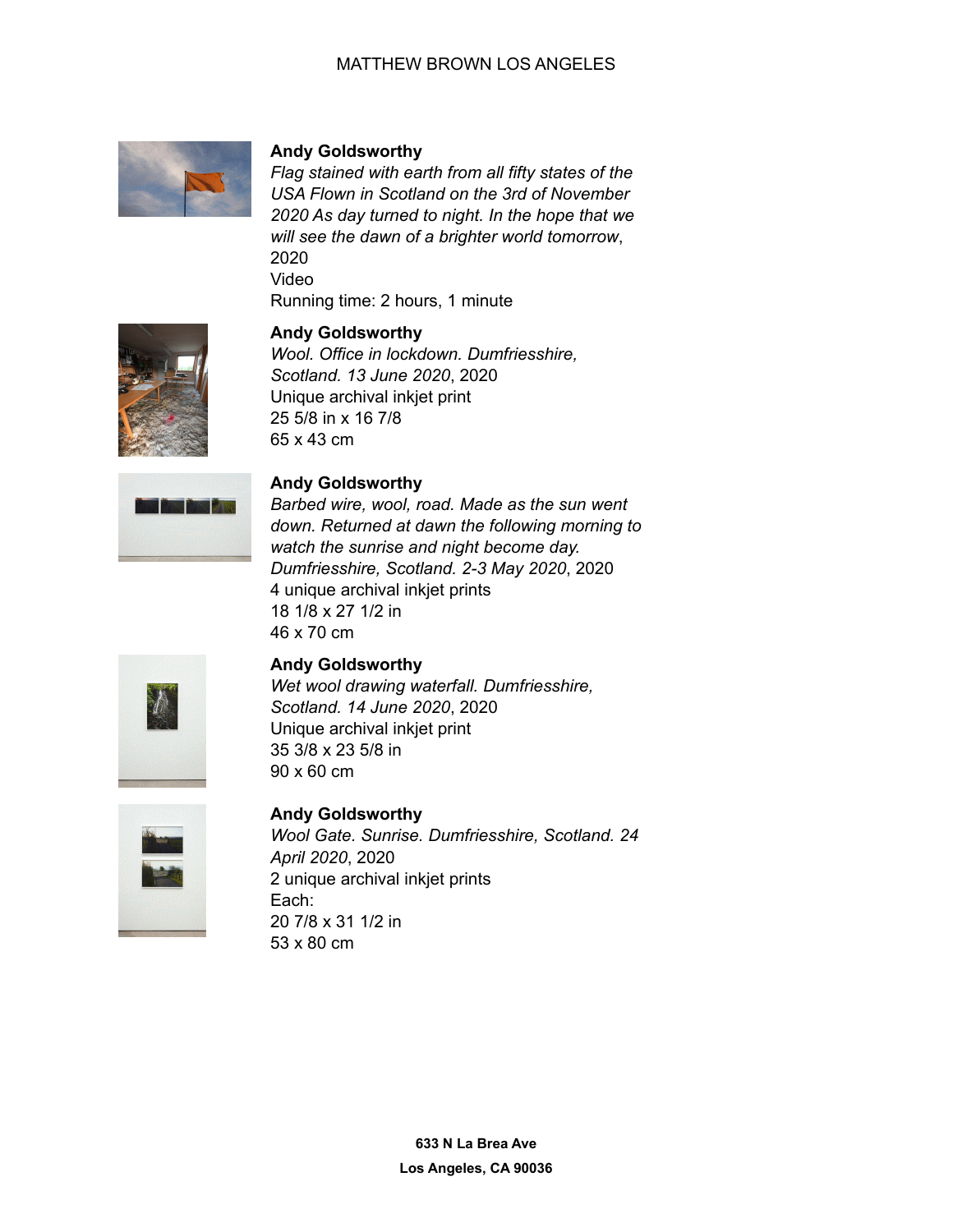

**Andy Goldsworthy**

*Wool gate. Sundown. Spring. Dumfriesshire, Scotland. 11 April 2020*, 2020 2 unique archival inkjet prints Each: 20 7/8 x 31 1/2 in 53 x 80 cm



**Andy Goldsworthy** *Crow. Sheep. Hand. Dumfriesshire, Scotland. July 2020*, 2020 1 unique archival inkjet print Each: 15 3/4 x 23 5/8 in 40 x 60 cm



**Andy Goldsworthy**

*Sheep Desk. 2020*, 2020 Glass, wool, wood 32 5/8 x 73 5/8 x 45 1/4 in 83 x 187 x 115 cm

## **Andy Goldsworthy**

*Shed. Roof. Rain shadow. Dumfriesshire, Scotland. April - July 2020*, 2020 25 unique archival inkjet prints, digital video

Digital video 48" monitor Running time: 8 hours 29 minutes Comprising 25 Rain shadows made on the same roof of varying length Each print: 19 3/4 x 11 1/8 in 50 x 28 cm



## **Andy Goldsworthy**

*Shed Stone. 2020*, 2020 Rammed dirt 15 3/4 in 40 cm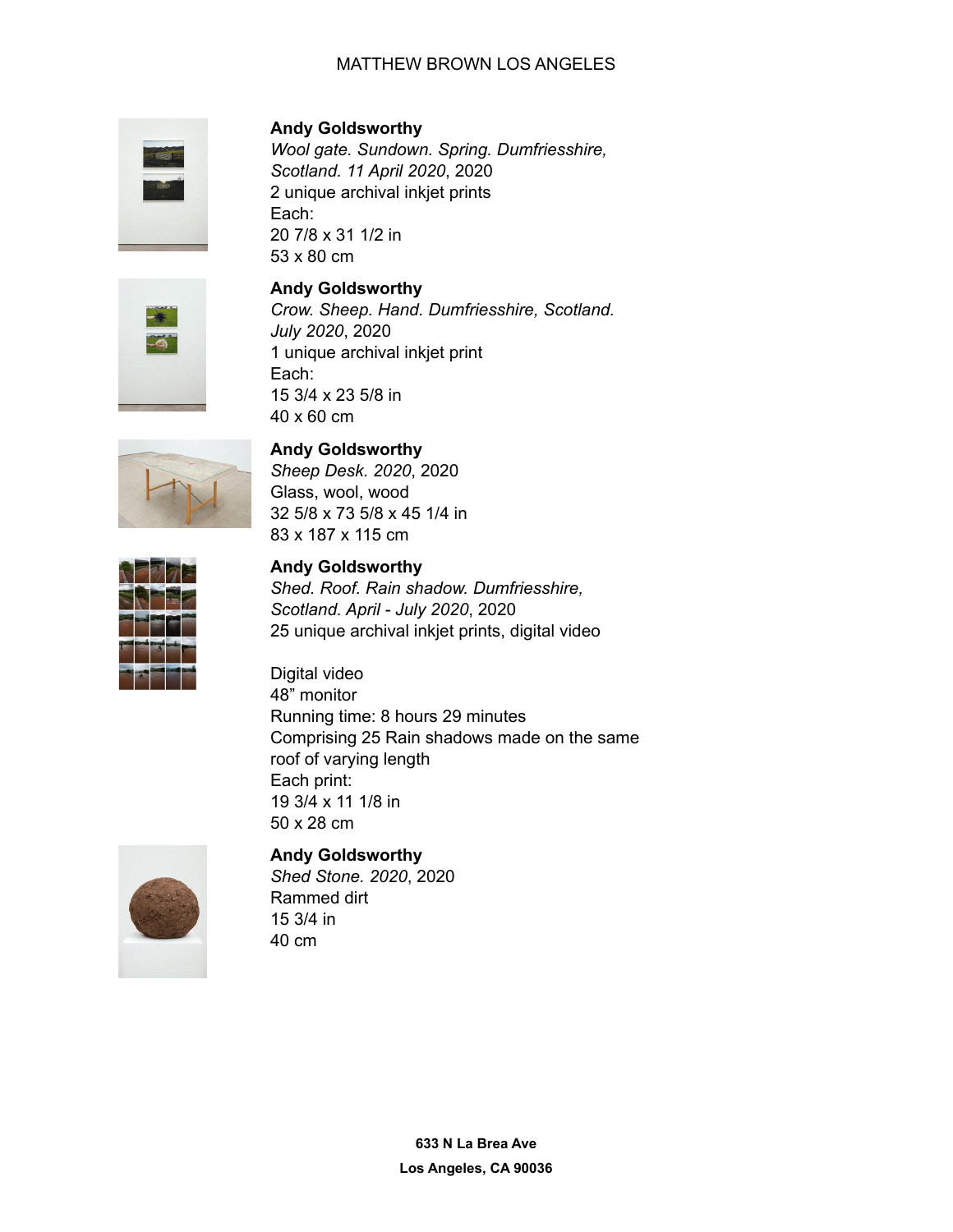

# **Andy Goldsworthy**

*Water lines. Dumfriesshire, Scotland. 3 April 2020*, 2020 2 unique archival inkjet prints Each: 23 5/8 x 15 3/4 in 60 x 40 cm



#### **Andy Goldsworthy**

*Water lines. Dumfriesshire, Scotland. 3 April 2020*, 2020 2 unique archival inkjet prints Each: 23 5/8 x 15 3/4 in 60 x 40 cm



# **Andy Goldsworthy**

*Water lines. Dumfriesshire, Scotland. 3 April 2020*, 2020 2 unique archival inkjet prints Each: 23 5/8 x 15 3/4 in 60 x 40 cm



# **Andy Goldsworthy**

*Water lines. Dumfriesshire, Scotland. 3 April 2020*, 2020 2 unique archival inkjet prints Each: 23 5/8 x 15 3/4 in 60 x 40 cm



#### **Andy Goldsworthy**

*Water lines. Dumfriesshire, Scotland. 3 April 2020*, 2020 2 unique archival inkjet prints Each: 23 5/8 x 15 3/4 in 60 x 40 cm



## **Andy Goldsworthy**

*Water lines. Dumfriesshire, Scotland. 3 April 2020*, 2020 2 unique archival inkjet prints Each: 23 5/8 x 15 3/4 in 60 x 40 cm